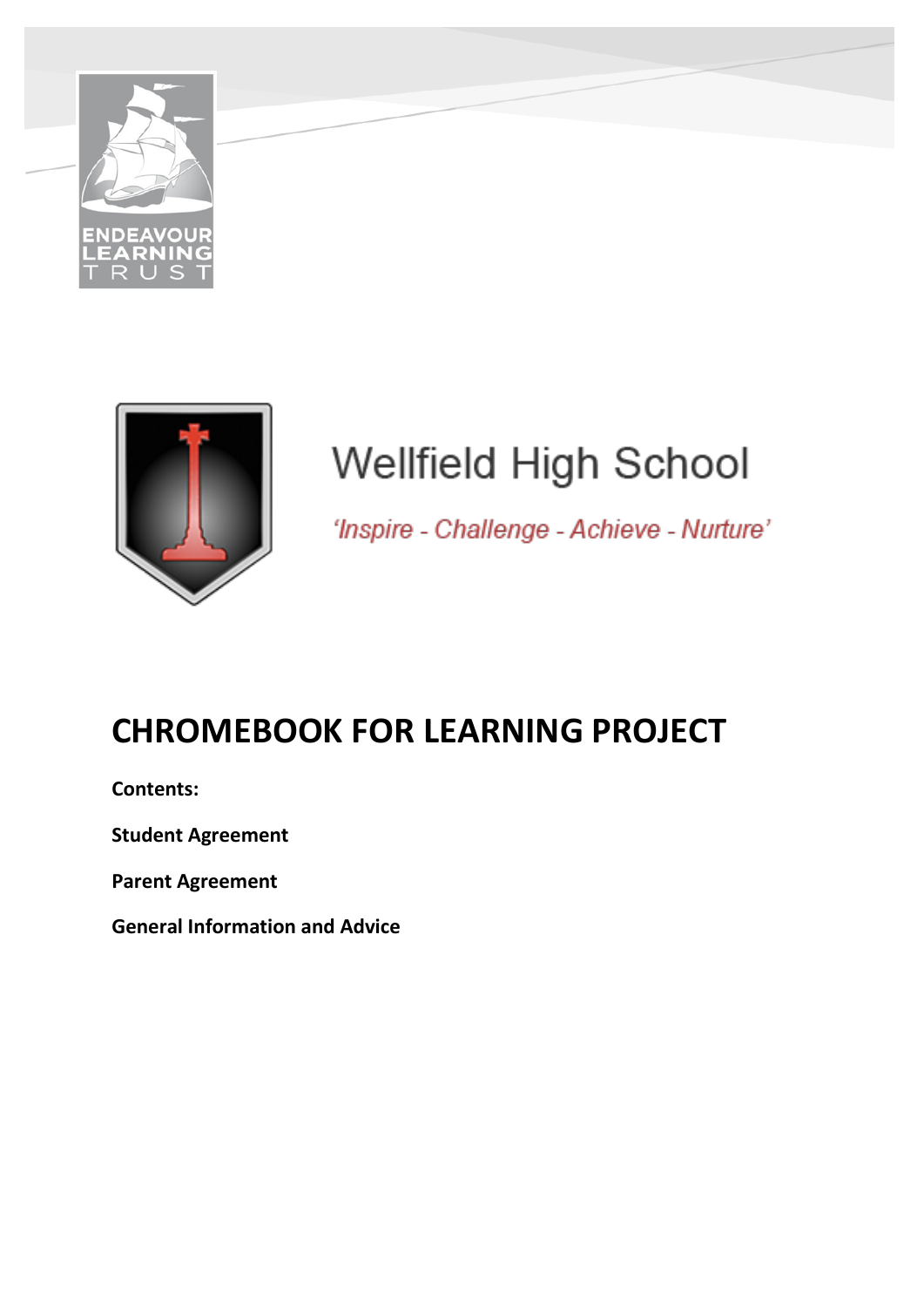#### **STUDENT AGREEMENT**

- 1. I understand that my Chromebook remains the property of Wellfield High School.
- 2. I will take good care of my Chromebook device or any loan devices.
- 3. I will never leave a Chromebook device unattended.
- 4. I will never lend my Chromebook device to other individuals.
- 5. I will know where my Chromebook device is at all times during the school day.
- 6. I will keep food and drink away from my Chromebook device (because they may cause damage to the device).
- 7. I will not disassemble any part of my Chromebook device, the case or attempt any repairs.
- 8. I will protect my Chromebook device by only carrying and using it appropriately.
- 9. I will use my Chromebook device in ways that are appropriate, meet Wellfield High School's expectations, and do not have a negative impact in the classroom.
- 10. I will not write on or graffiti my Chromebook device, its case/sleeve or remove any Wellfield High School labelling.
- 11. I understand that my Chromebook device is subject to inspection at any time without notice.
- 12. I understand that the school will not be responsible for damage or loss caused by neglect or abuse.
- 13. Where applicable, I agree to bring my Chromebook device to school each day, fully charged, unless specifically directed not to by a member of staff.
- 14. I agree that I will not sign into any websites, software or accounts that are not appropriate for my age.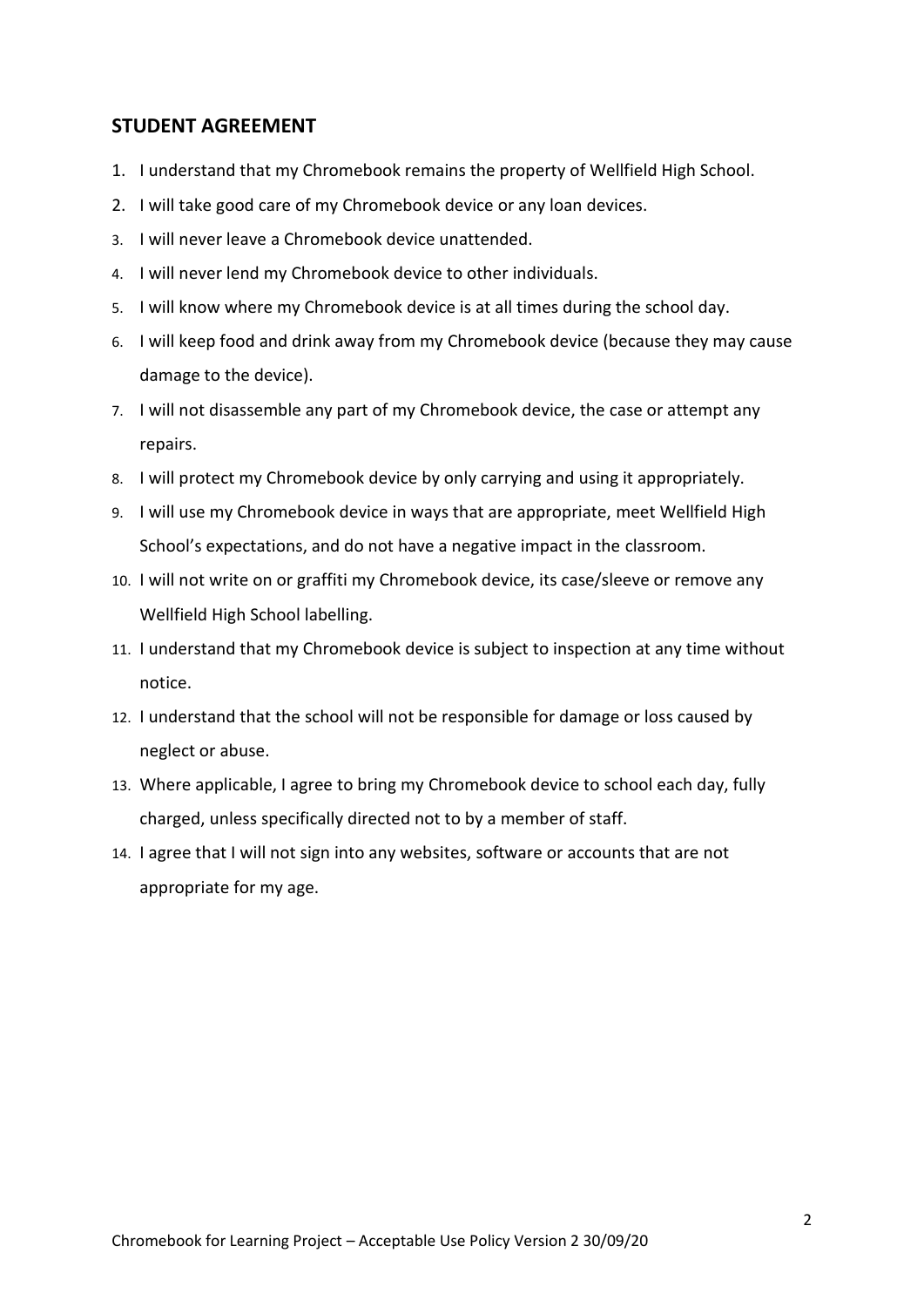## **PARENT AGREEMENT**

- 1. The Chromebook remains the property of Wellfield High School at all times.
- 2. If my child leaves the school at any point the device must be returned to the school.
- 3. The Chromebook will be subject to regular checks by Wellfield High School.
- 4. The Chromebook must be stored appropriately and carried in a suitable school bag.
- 5. Any fault or damage to the Chromebook must be reported immediately to the school.
- 6. I understand that under the terms of insurance; intentional damage, wilful neglect and use of the Chromebook by anybody other than the named pupil are not insured and as such the school reserves the right to make a charge towards the repair cost of such damage.
- 7. I understand that if my child damages their Chromebook (or one belonging to another student) deliberately, I may be asked to cover any further cost of repair or replacement.
- 8. I will ensure that my child uses their Chromebook device in line with this document, the school's Network Use Policy and all applicable laws.
- 9. I will ensure that my child cares for and respects their Chromebook device.
- 10.I will monitor my child's use of the Chromebook device on the internet outside of school to ensure that only appropriate websites and applications are accessed.
- 11.Where applicable, I will ensure that my child's Chromebook device is charged and ready for each school day.

Violations may result in disciplinary action up to and including exclusion for Students. When applicable, the Police may be involved.

Except where specifically stated otherwise, the policies, procedures and information within this document apply to all Chromebook devices used at Wellfield High School.

It is intended that this policy is provided to supplement and work to support Wellfield High School's existing Network Acceptable Use Policy.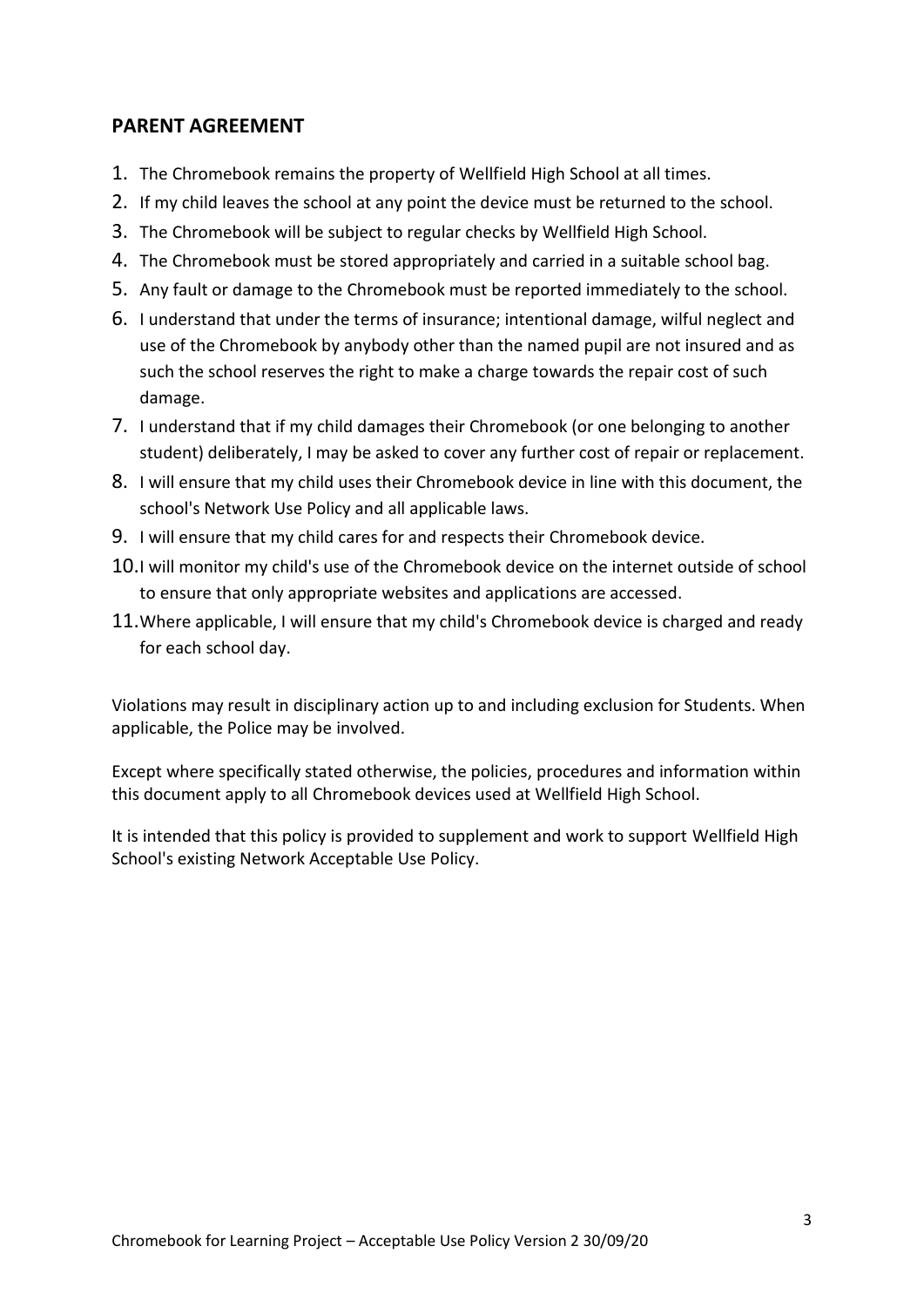#### **GENERAL PRECAUTIONS**

All Chromebook device users will follow this Acceptable Use Policy and Guidelines (AUP) for this scheme.

- Students will never remove (or attempt to remove) any case that protects the Chromebook device.
- Chromebook devices and, where fitted, their cases will remain free of any writing or other graffiti, other than labels added by school.
- Chromebook devices should only be used in teaching classrooms unless permission has been given by a subject teacher for them to be used elsewhere.
- Chromebook devices can only be used in the PDC or homework club during lunch.
- Chromebook devices should not be used during break.
- Chromebook devices should not be used outside of buildings, except where staff have given permission for this to happen and are present with the students.
- Students should take care when using Chromebook devices in public places. Public wireless networks, such as those in McDonalds, are not secure meaning others could be able to see what you are doing on your device.
- Chromebook devices should not be used when travelling to and from school, for example on school or service buses.

# **CARRYING YOUR CHROMEBOOK DEVICE**

The model of Chromebook chosen was in part due to its sturdy design however we recommend strongly that a protective case is purchased with sufficient padding to protect the Chromebook device from normal treatment and provide a suitable means for carrying the device within the school.

The guidelines below should be followed:

- Chromebook devices should always be within a protective case when not being used
- Some bags / rucksacks hold other objects (such as folders and workbooks); these must be kept to a minimum to avoid placing too much pressure and weight on the Chromebook device screen if the Chromebook device is to be carried in this way.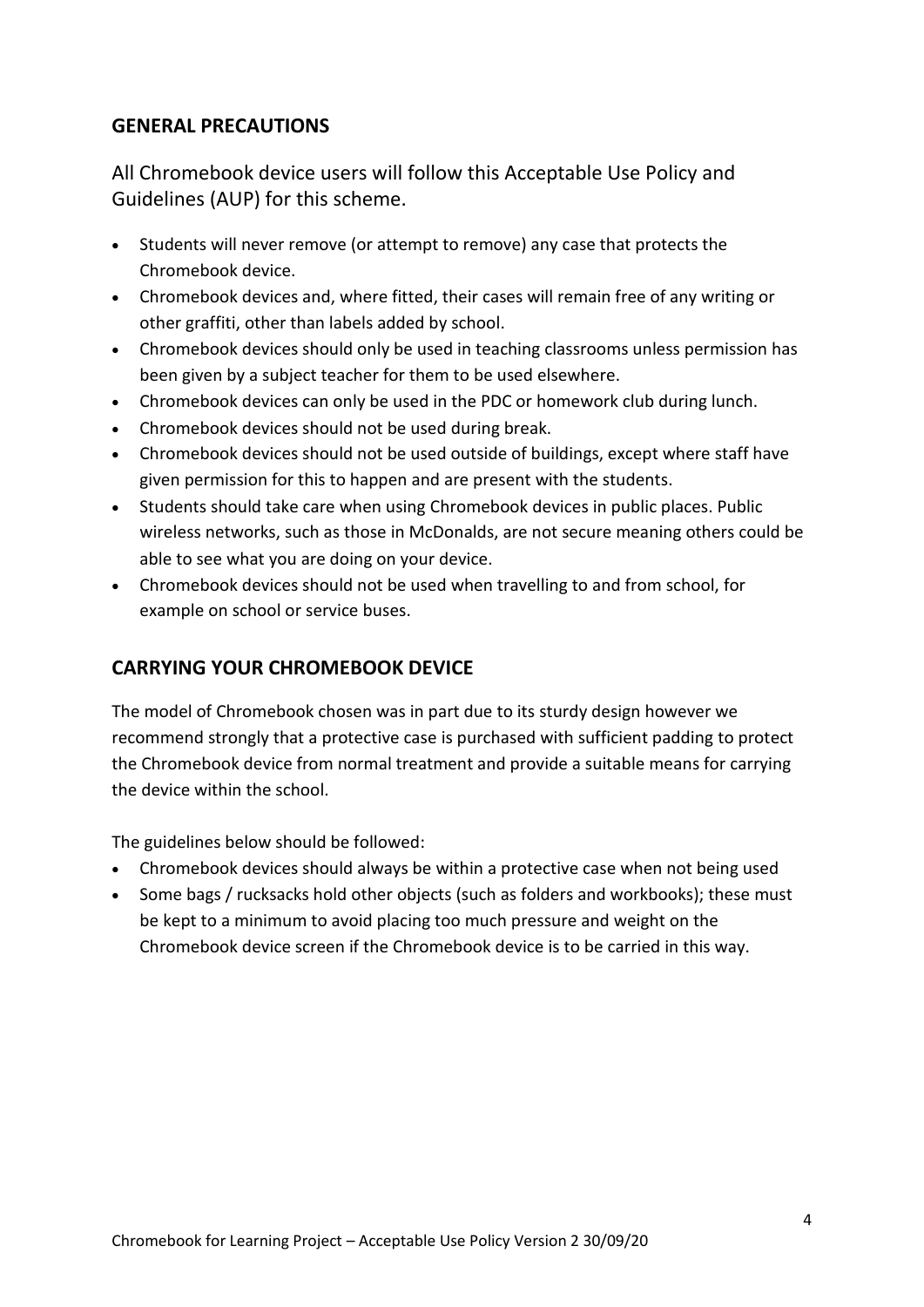#### **SCREEN CARE**

Chromebook device screens can be damaged if subjected to rough treatment. The screens are particularly sensitive to damage from excessive pressure on the screen.

Do not lean on the top of the Chromebook device.

Do not place anything near the Chromebook device that could put pressure on the screen. Do not place anything in the carrying case that will press against the cover.

Do not 'bump' the Chromebook device against lockers, walls, car doors, floors, etc. as it could potentially break the screen.

## **CHROMEBOOK DEVICE UNDERGOING REPAIR**

If a Chromebook device needs repair the school will endeavour to provide a loan device for the duration of this repair/replacement subject to there being sufficient stock in the loan pool.

A loan device may not be allowed to be taken home. Students can still access their school google accounts via any web browser.

If you damage any Chromebook device, it is advised you visit ICT Support who can assess the device.

# **USING YOUR CHROMEBOOK DEVICE AT WELLFIELD HIGH SCHOOL**

Chromebook devices are intended for use at Wellfield High School each day. Students should be using them to support their studies during lessons.

Students should only use Chromebook devices in lessons when told to do so by their classroom teacher.

No Student should record, film or photograph a lesson / teacher / student without securing permission first. This includes out of lesson time. If a student is found to be misusing access to a Chromebook device in this way, sanctions will be put in place as per the school's behaviour policy.

#### **SOUND MUSIC AND GAMES**

Sound must be muted at all times unless permission is obtained from the teacher. The Chromebook device is only to be used appropriately as directed by the teacher in lesson time in line with school rules and expectations.

We recommend that you purchase a pair of headphones to use with your Chromebook.

#### **CHROMEBOOK DEVICE IDENTIFCATION**

Student Chromebook devices will be labelled in the manner specified by the school.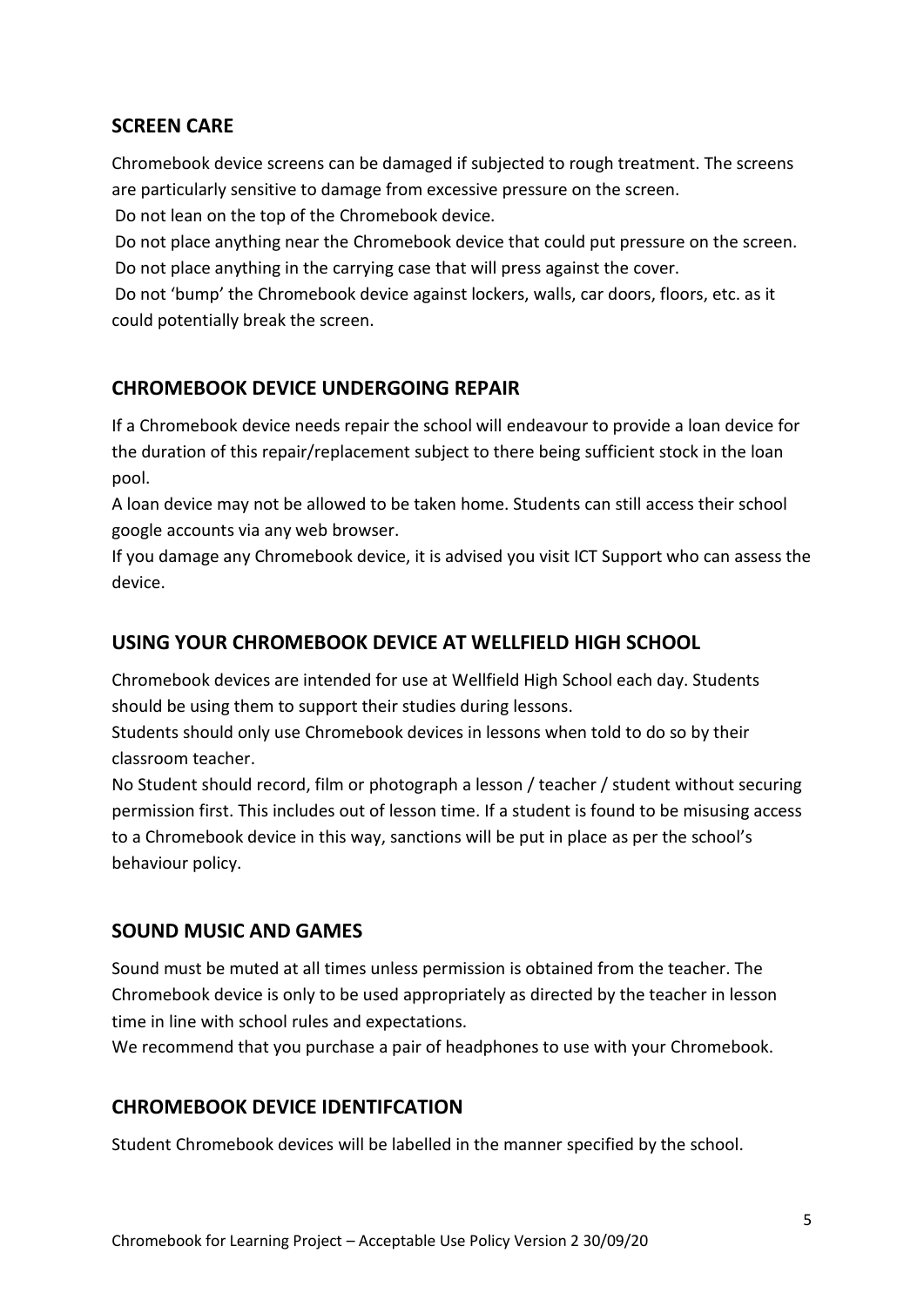## **STORING YOUR CHROMEBOOK DEVICE**

When students are not using their Chromebook device, they should be stored in their bag or lockers and not left unattended. During PE lessons, Chromebook devices should be stored in the locked changing rooms. Under no circumstances should Chromebook devices be left unsupervised.

#### **SAVING SCHOOL WORK ON YOUR CHROMEBOOK DEVICE**

Students must save all work on the provided google cloud storage or submitted through Google Classroom / Classcharts as appropriate.

The school cannot be held responsible for any loss of files from local storage areas.

#### **INSTALLED SOFTWARE**

Apps installed and distributed by school must remain on your Chromebook device, be in a usable condition and accessible at all times. From time-to-time school will automatically distribute, install and update apps as required. This may also involve uninstalling applications no longer supported or licensed by the school.

#### **INSTALLING APPS ON YOUR CHROMEBOOK DEVICE**

School will install all needed applications automatically on your Chromebook device. A range of additional applications are also available through the Chrome Web Store.

#### **MONITORING**

Whilst in-school all activity is monitored and logged as detailed in the Network Use Policy. Although we will not actively monitor devices outside of school, all web activity is logged and can be retrieved at a later date should this be requested.

#### **REFRESHING DEVICES**

If technical issues occur or illegal software is found, the Chromebook device will be wiped and refreshed back to a standard school setup. This will result in all local data including both applications and personal files being removed. The school cannot be held responsible for the loss of this data.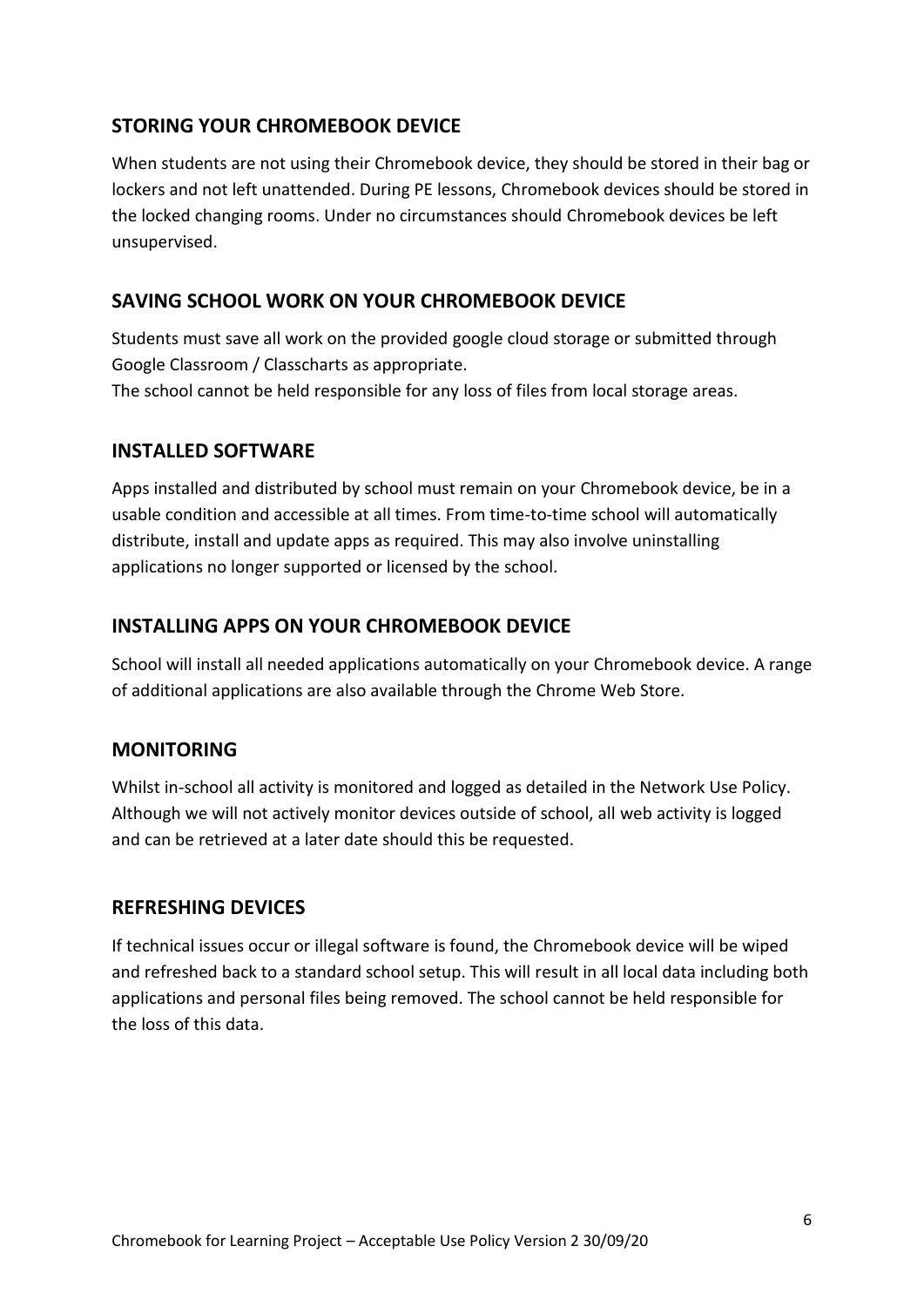# **SCHOOL RESPONSIBILITIES ARE TO:**

- Provide safe internet and email access to its students.
- Provide internet filtering of inappropriate materials whilst connected to the school ICT wireless network.
- Provide data storage through cloud storage for students work.
- Provide guidance to aid students in using the devices in their learning and help assure Student compliance with the acceptable use policy.

Wellfield High School reserves the right to review, monitor, and restrict information stored on or transmitted via the school network. Additionally, we may investigate inappropriate use of resources, which includes monitoring of email traffic, subject to the correct protocol being applied as outlined in the Network Use Policy.

## **STUDENT RESPONSIBILITIES ARE:**

- To use Chromebooks in a responsible and ethical manner.
- To follow general school rules concerning behaviour and communication when working on Chromebook devices or computers.
- To use all technology resources in an appropriate manner in order to avoid damage to equipment or the school's network systems. This "damage" includes, but is not limited to, the loss of data resulting from delays, non-deliveries, mis-deliveries or service interruptions caused by the Student's own negligence, errors or omissions.
- To help Wellfield High School protect our computer system / devices by contacting the ICT Team about any security problems they may encounter.
- To monitor all activity on their account(s).
- To ensure their Chromebook device is fully charged each day and ready for each lesson.

# **STUDENT ACTIVITIES STRICTLY PROHIBITED:**

- Illegal installation or transmission of copyrighted materials.
- Any action that violates existing Exam Board policy or public law.
- Attaching the Chromebook device to a hot-spot or other wireless network not managed by Wellfield High School, during the normal school day.
- Sending, accessing, uploading, downloading, or distributing offensive, profane, threatening, pornographic, obscene or sexually explicit materials.
- Use of sites selling exam papers, book reports and other forms of student work.
- Changing of settings that would stop the device working as it was originally set up and intended to work.
- Spamming sending mass or inappropriate emails.
- Gaining access to other users' accounts, files, and / or data.